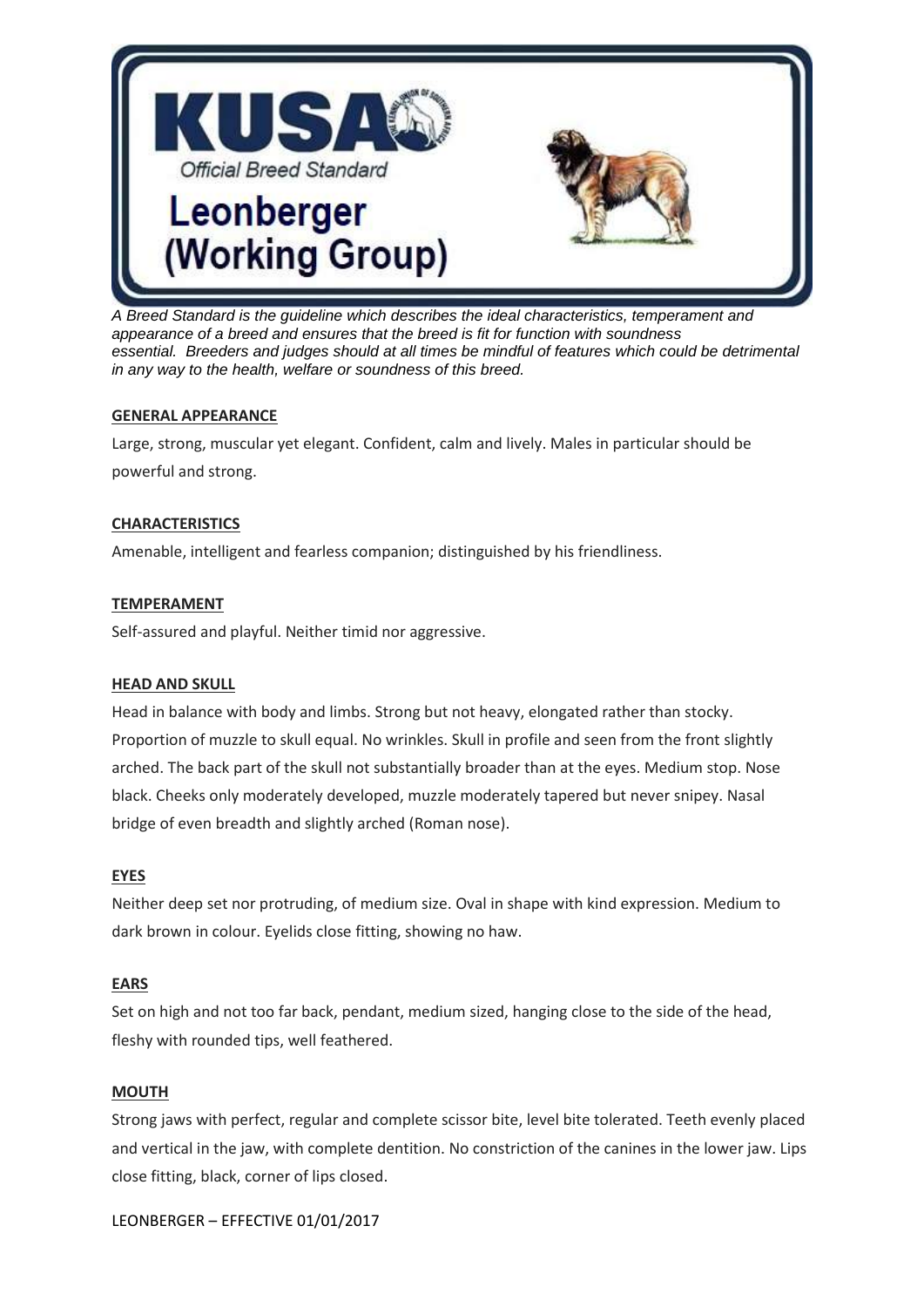## **NECK**

Strong, flowing into the withers in a slight arch, without throatiness. Moderately long, no dewlap. **FOREQUARTERS**

Shoulders well laid, elbows close fitting. Forelegs straight, well boned and not too close. Shoulder and upper arm long, sloping and well muscled. Pasterns strong, firm and straight when seen from front, almost vertical seen from side.

#### **BODY**

Height at the withers to length of body in ratio of 9 to 10 (measured from point of shoulder to point of buttock). Depth of chest approximately 50% of height at withers, which should be pronounced, especially in males. Moderate forechest. Chest broad, deep, reaching at least to the elbows. Oval, not barrel chested. Back firm and straight with broad loins, strong and well muscled. Moderately sloping croup with relatively long, broad rump, gently rounded. Rump never higher than withers. Slight tuck up.

## **HINDQUARTERS**

Legs set not too close together and parallel when seen from rear. Well muscled, long, slanting upper thigh. Moderate bend of stifle. Hocks strong, angle between lower thigh and rear pastern well defined, turned neither in nor out.

## **FEET**

Tight and rounded with well arched toes. Front feet pointing directly forwards. Pads black.

#### **TAIL**

Well furnished, straight, reaching at least to hock. On the move, tail slightly curved, not carried above level of back. Never forming a ring.

#### **GAIT/MOVEMENT**

Ground covering, even movement in all gaits maintaining a level topline. Extending well in front with good drive from hindquarters. Seen from front and behind, legs move in a straight line when walking or trotting.

#### **COAT**

Double coated, medium soft to harsh, fairly long, close fitting. Never with a parting and not obscuring the outline despite the thick undercoat. Straight or slight wave permitted. Mane on neck and chest, especially in the males. Distinct feathering on front legs and ample breeches on hindlegs.

#### **COLOUR**

Lion gold, red, reddish brown, sandy (fawn or cream) and all combinations in between, always with a black mask. Black hair tips are permitted. Black must not dominate basic colour. Lighter colour on